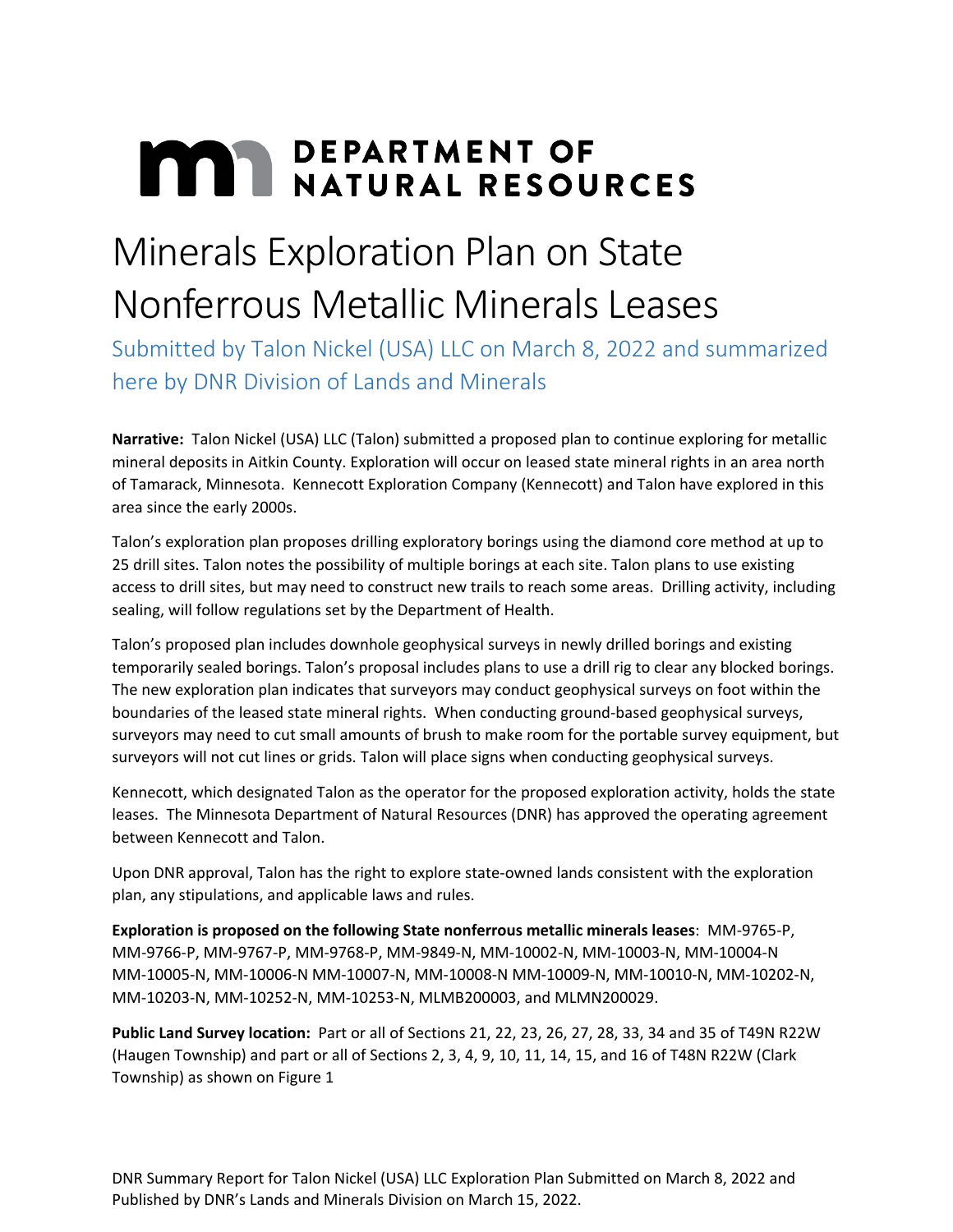**Types of exploration activity:** Surface and downhole geophysics and diamond core drilling

**Expected time period of activity:** Upon authorization by DNR through April 15, 2023

**Access:** Access to sites will be via the existing public and forest road network, and other existing access routes. New temporary trails from existing access routes are possible. Composite mats may be placed as needed to enable safe access.

**Surface ownership:** Exploration may occur on DNR and County-administered state lands as well as on private lands. Work will not begin on private lands without the explicit permission of the landowner, according to the exploration plan. Upon DNR approval, which may include stipulations, exploration may proceed as described in the exploration plan on state-owned surface lands.

**Explorer contact:** Brian Goldner, (218) 768-3292 or [goldner@talonmetals.com](mailto:goldner@talonmetals.com)

This report is posted on the **DNR's exploration plan webpage**.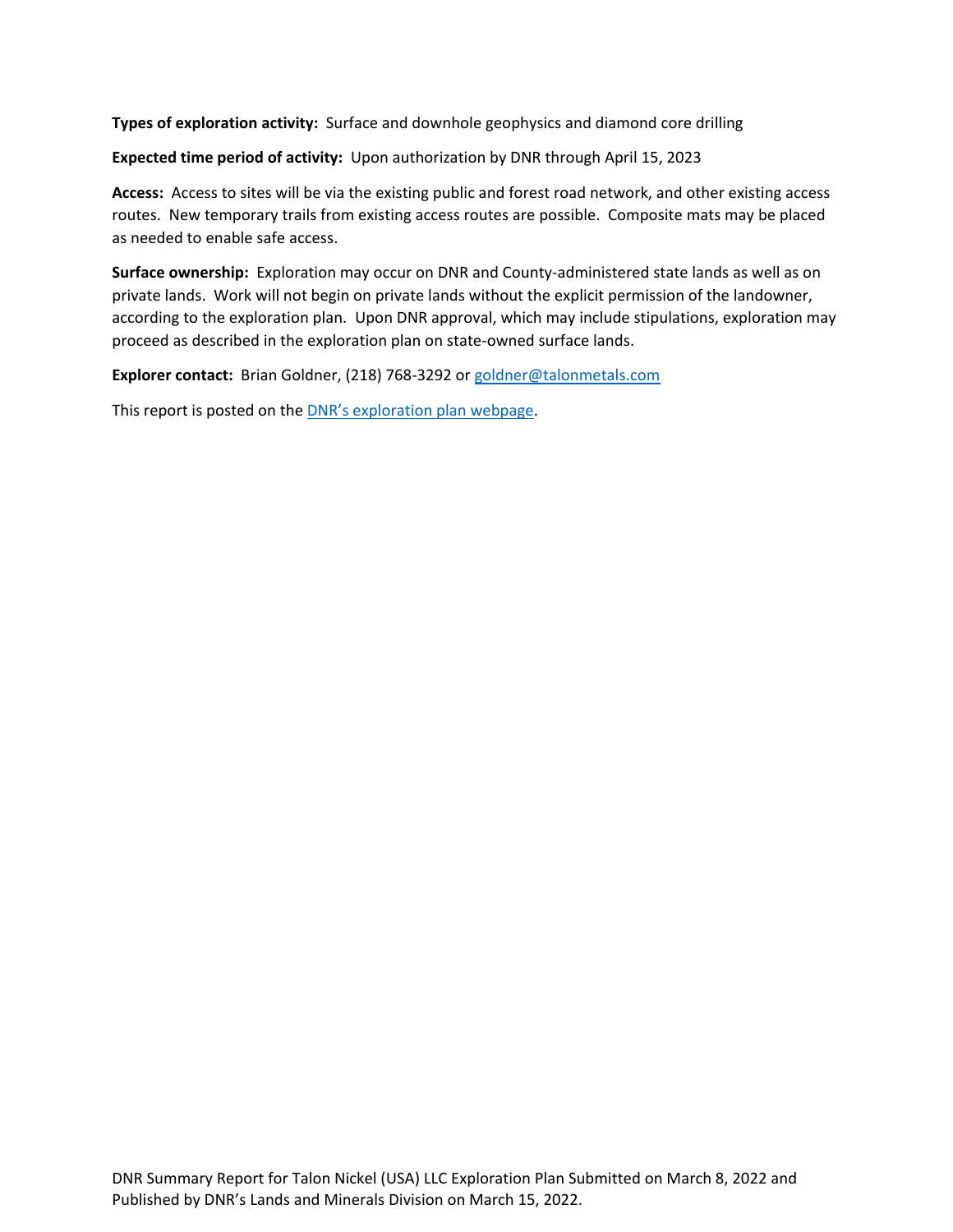## **Maps and Data Disclaimer**

The State of Minnesota makes no representations or warranties express or implied, with respect to the use of the information contained herein regardless of its format or the means of its transmission. There is no guarantee or representation to the user as to the accuracy, currency, suitability, completeness, usefulness, or reliability of this information for any purpose. The user accepts the information "as is." The State of Minnesota assumes no responsibility for loss or damage incurred as a result of any user's reliance on this information. All maps, reports, data, and other information contained herein are protected by copyright. Permission is granted to copy and use the materials herein for any lawful noncommercial purpose. Any user of this information agrees not to transmit or provide access to all or any part of this information to another party unless the user shall include with the information a copy of this disclaimer.